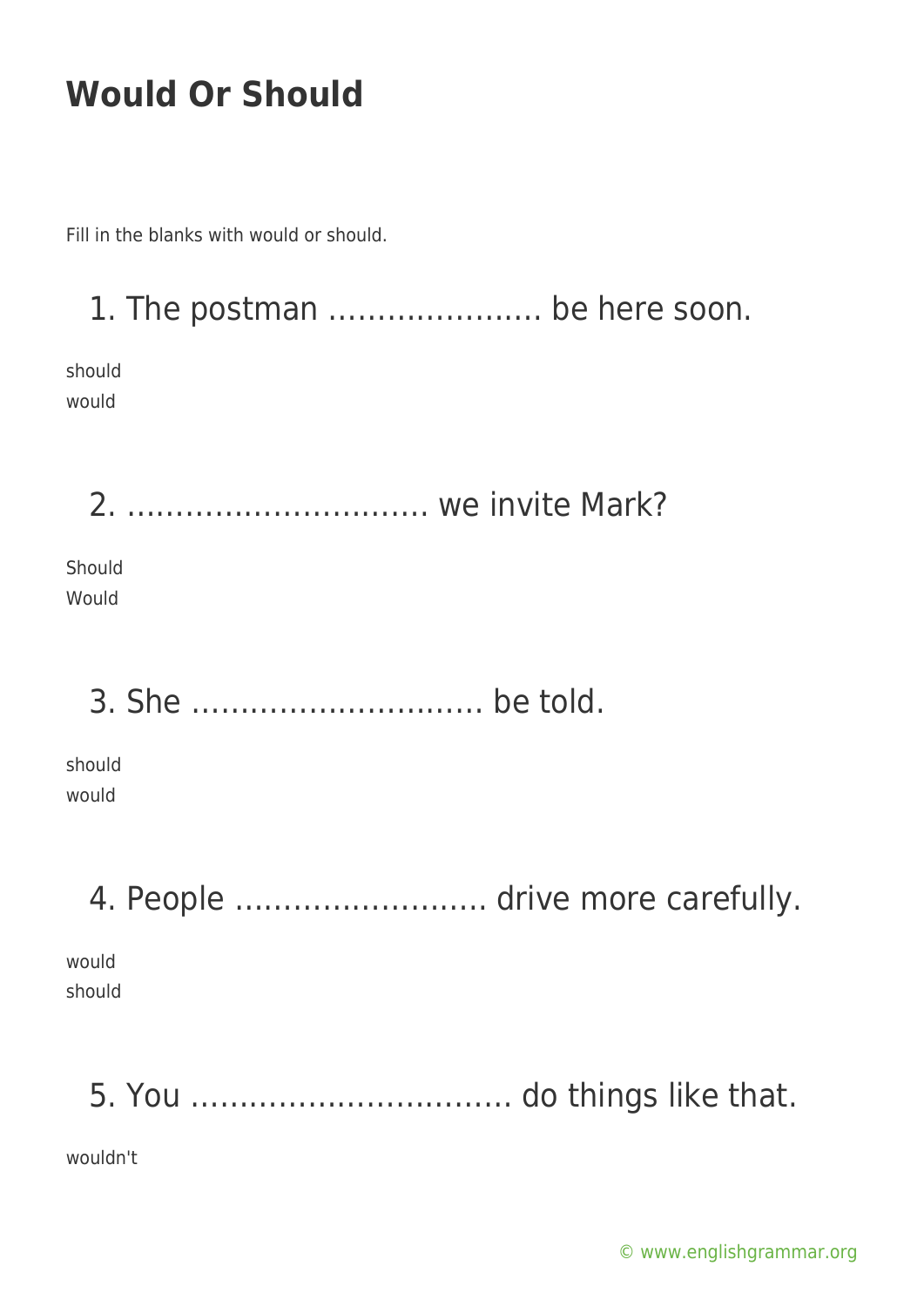shouldn't

6. I …………………………. come tomorrow if I got time.

would should

### 7. I ………………………………. be grateful for an early reply.

would should Either could be used here

8. ……………………………. you like some help?

Would Should Either could be used here

9. ……………………………. I go and see the police?

Should Would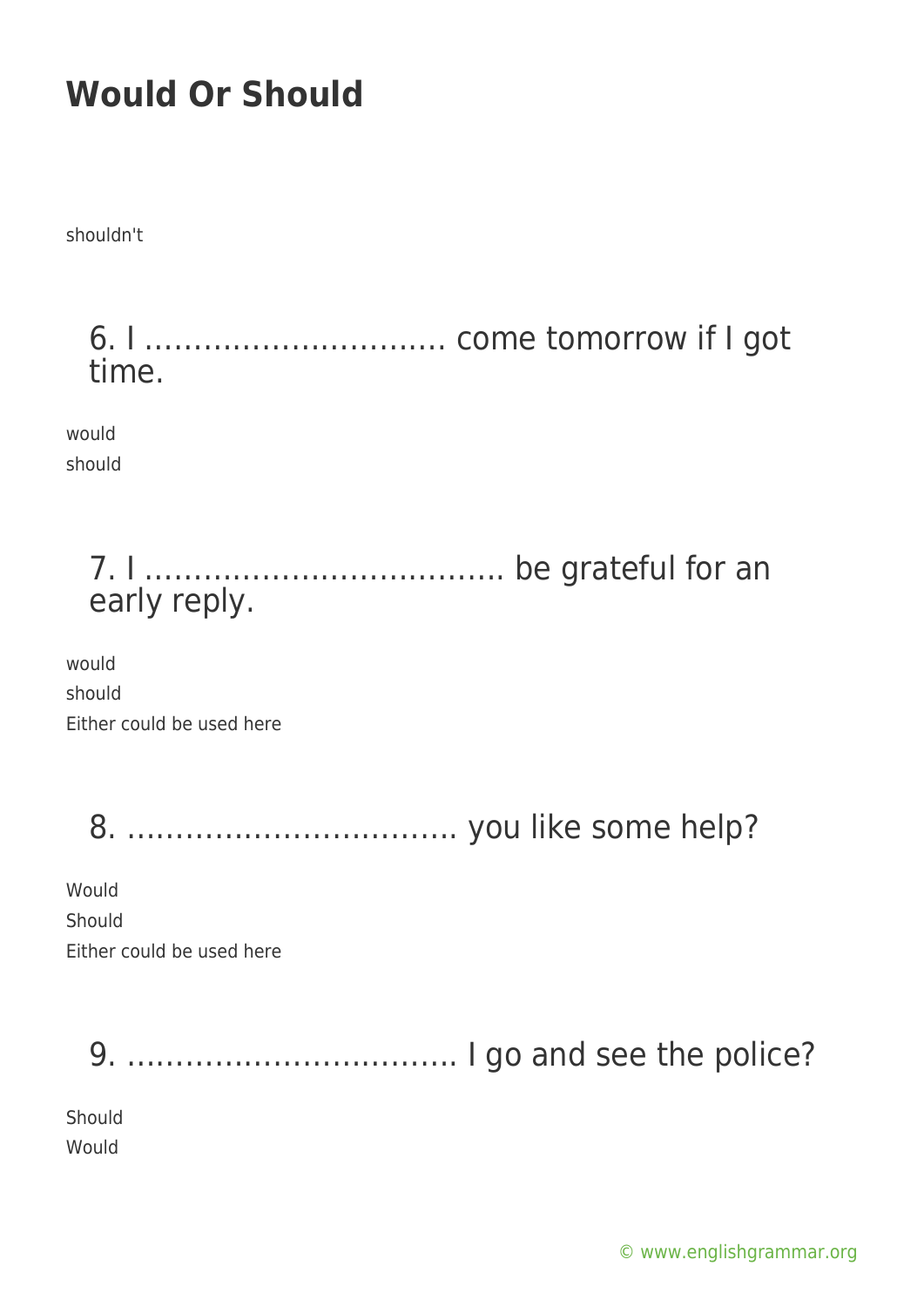Either could be used here

### 10. I knew that I ………………………… talk to her, but it seemed too difficult.

would should Either could be used here

#### 11. I …………………………. have sent the money this morning, but I forgot.

should would

### 12. You ……………………………. have shouted at her – it really upset her.

should not would not Either could be used here